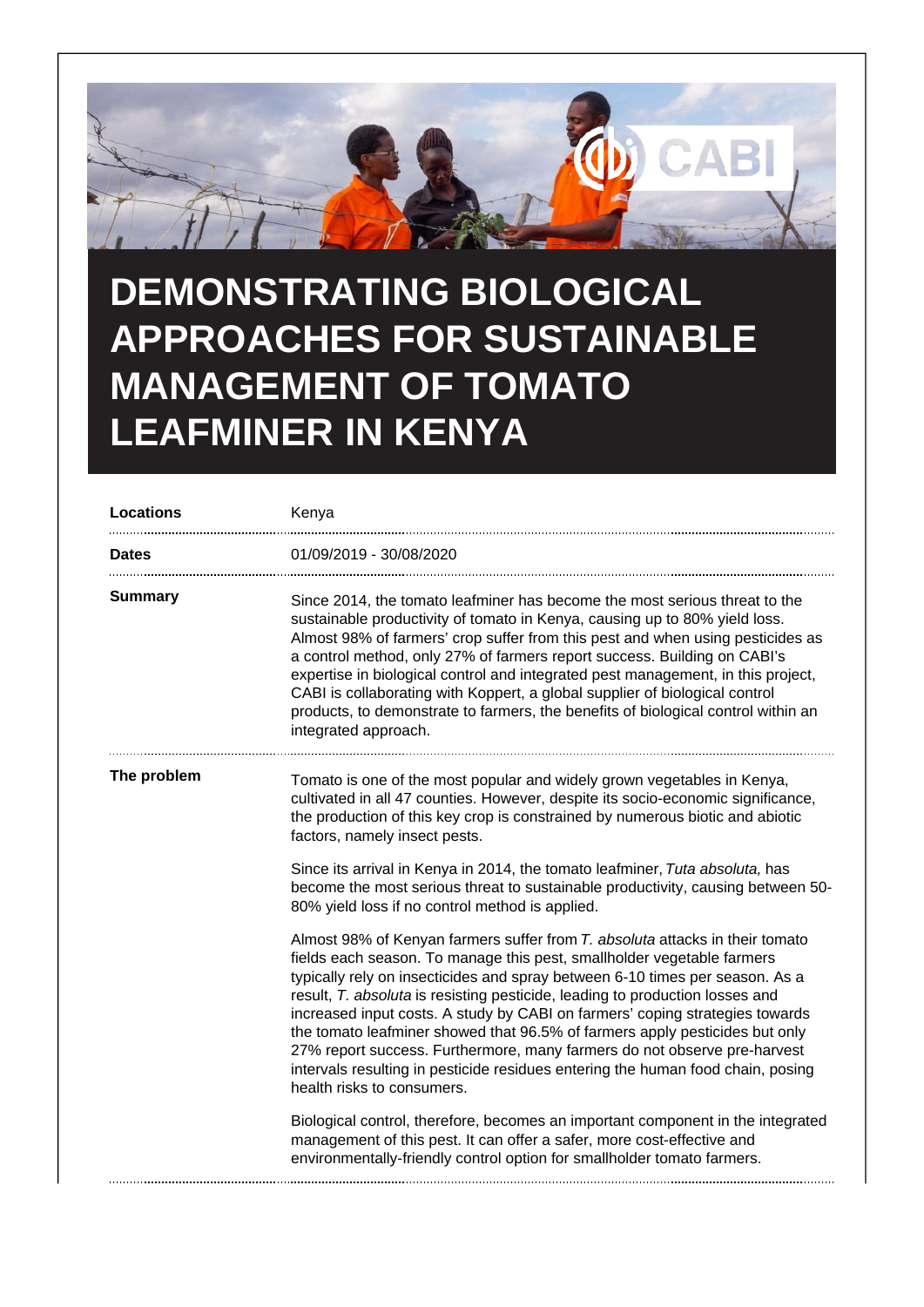What we are doing CABI has promoted the use of biological control and integrated pest management since its origin.

> CABI will work, collaboratively, with Koppert, a leading global supplier of biological control products, to demonstrate biocontrol within an integrated approach.

For two seasons, CABI and Koppert, together with smallholder tomato growers from Nairobi and Kajiado counties, will implement an Integrated Pest Management (IPM) approach involving the predatory mirid Macrolophus pygmaeus (MIRICAL) and the pheromone trap system (Tutasan and Pherodis) with the hope that by using this spectrum of methods, pesticide use will be reduced and yields increased. This builds on previous work conducted by Koppert and Kenyatta University to validate the use of pheromone traps for T. absoluta. Work will involve deploying the two techniques in open fields and greenhouses.

One problem encountered is the attitudes of smallholder farmers towards biocontrol in that it is perceived as being expensive, not readily available and not always as effective as synthetic pesticides.

This project, will contribute to making that change, through enabling farmers to try out biological control, experience the benefits, and provide lessons and evidence for furthering the uptake of low-risk pest control products. Biological control learning sites will be set-up to act as information hubs and focal points for communities to learn and be trained on biological control.

Partners, will together:

- Demonstrate the efficacy of selected biological methods for the management of the tomato leafminer in different tomato cropping systems (open field and greenhouse)
- Build the capacity of smallholder farming communities on the use of biological approaches for sustainable management of tomato pests
- Create awareness on the use and benefits of biological approaches for managing tomato pests
- Determine the cost-benefit, as perceived by smallholder farmers, of different biological packages (singly or integrated) for control of the tomato leafminer

Key project outputs include:

- Uptake of biological methods for management of tomato leaf miner among smallholders in target areas increased
- Knowledge among farming communities on available biological methods for management of tomato leafminer and the benefits enhanced
- Awareness by farmers and communities of the use of biological control for the sustainable management of invasive pests improved
- Information on the cost-benefit of different biological approaches for control of the tomato leafminer produced and disseminated
- Lessons learned for future efforts to promote wider use of biological control in smallholder production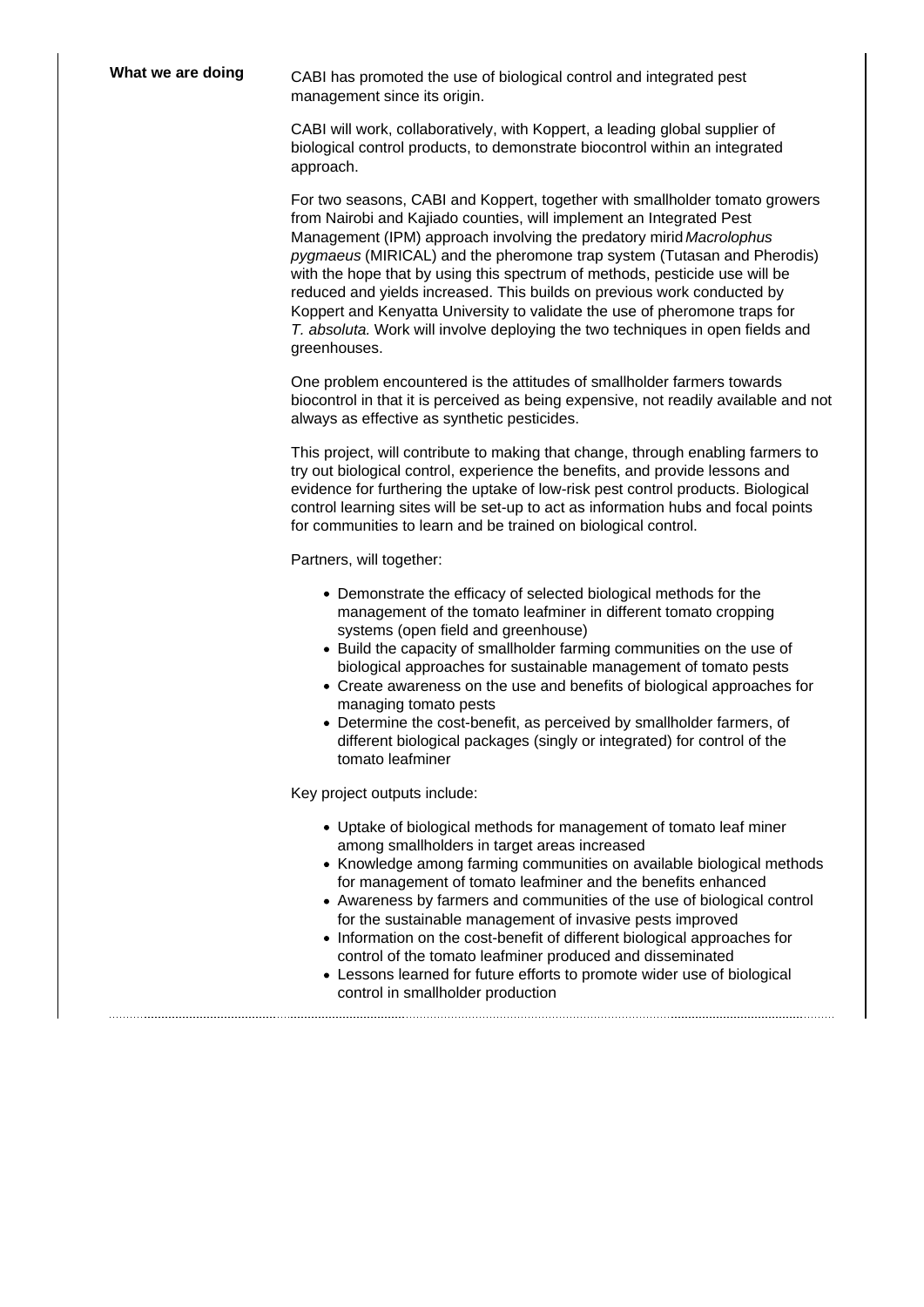Results The project inception workshop, held on 27th August 2019, emphasized the need to deliver the project in more ar so far remains a serious challenge for farmers in various regions. Farmers and growers hosting the demonstrations were fields and greenhouses, and planting dates were agreed.

### Establishing the cost-benefit of different biological approaches in controlling the tomato leaf miner

Two studies, baseline and endline, were conducted to determine the cost-benefit of biological approaches and tra of the tomato leafminer. The baseline survey aimed to establish production methods used by farmers in the mana the costs incurred, while the endline study aimed to establish the gains, such as farmers' profitability when using practices compared with the traditional methods of chemical sprays. The results were packaged and shared through blogs, WhatsApp groups, Telegram, farmer meetings and stakeholder forums (inception and closeout meetings),

### Communication outreach

1000 farmers and 250 extension workers were reached with messages on the use and benefits of biocontrol tech participation in several trainings and field days. Various materials have also been produced and disseminated to [Training Manual](https://www.cabi.org/wp-content/uploads/TUTA-Extension-Worker-Manual-FINAL.pdf) for extension workers, which incorporates the Plantwise fact sheets and Pest Management and I pest photo guides, three technology videos on the use of key products promoted by the project, and four blogs on technology use.

### **Outcomes**

Though the project duration could not allow demonstration of change in farmers' practices, farmer knowledge and various biological solutions were assessed. The numbers below indicate farmers who began to 'use biological inter that indicated 'likely use of them in the near future' after exposure to the technologies through trainings and demo

|              | Started to use technology               | Likely to use   |        |
|--------------|-----------------------------------------|-----------------|--------|
|              | Male %                                  | Female %        | Male % |
| Tutasan      | 68                                      | 24              | 78     |
| Sticky traps |                                         | 12              | 54     |
| Trianum      | $\qquad \qquad \  \  \, -\qquad \qquad$ | $\qquad \qquad$ | 45     |

#### Videos

A selection of videos produced by CABI, in association with Koppert, are available on CABI's [YouTube channel.](https://www.youtube.com/playlist?list=PLA6tUPK41nmjI8kdVjGVMUXtD2ZTh6SPV) T help raise awareness of biological crop protection approaches and focused on three key methods: delta trap. Tria were shared with Plant Doctors and extension workers on the Telegram and WhatsApp platforms.

| <b>Donors</b> | The Netherlands Ministry of LNV                                                                                                                                                                         |
|---------------|---------------------------------------------------------------------------------------------------------------------------------------------------------------------------------------------------------|
| Partners      | Koppert Biological Systems, County extension department of Nairobi and<br>Kaijado, The Netherlands Ministry of LNV, Fresh Produce Exporters Association<br>of Kenya, Latia Agribusiness Solutions, CABI |